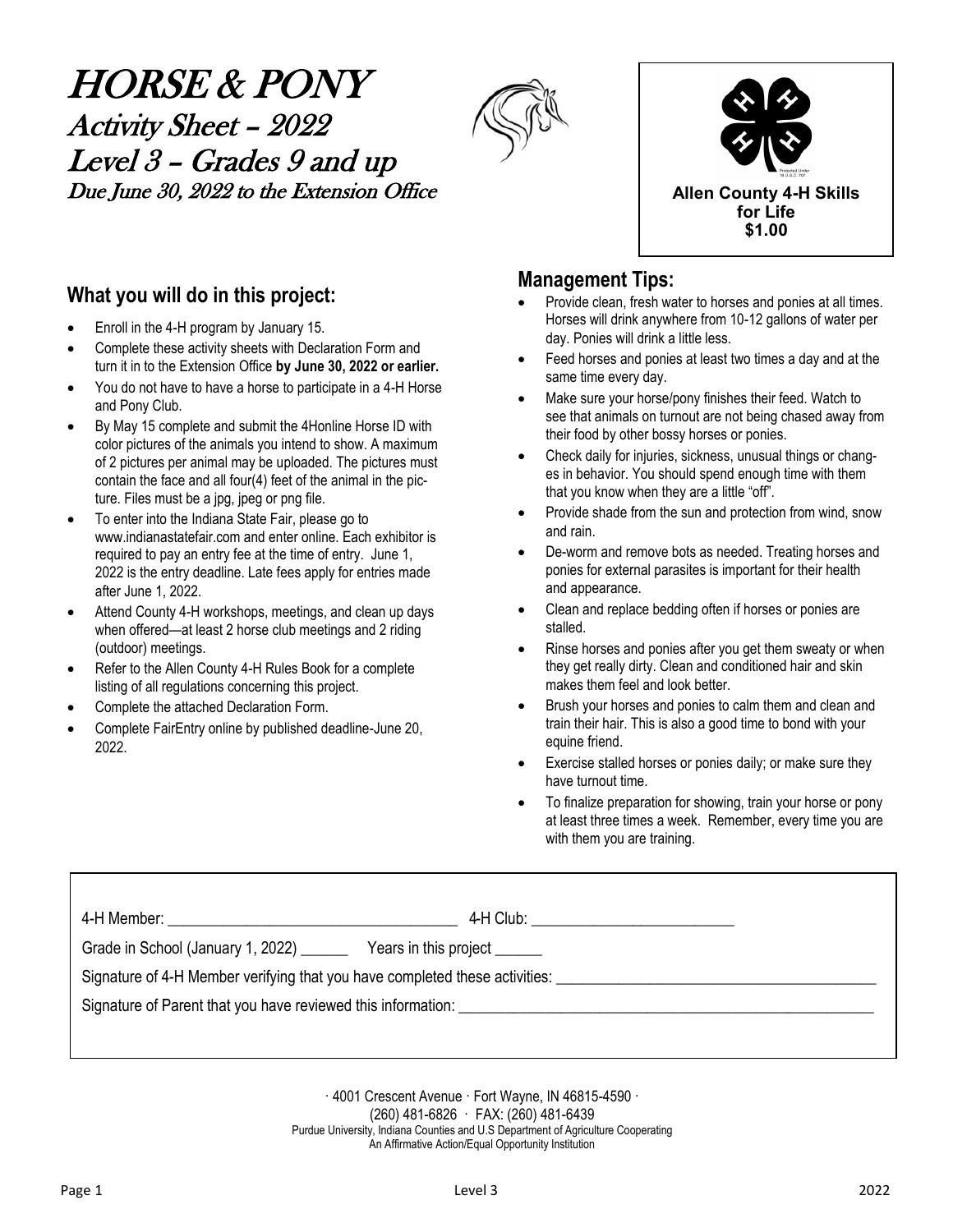### **4-H Animal Care:**

The Indiana 4-H program strongly supports positive animal care and strongly opposes animal abuse. 4-H is also dedicated to the mission of developing youth and volunteers through "Learning by Doing" programs. 4-H livestock projects teach life skills such as acquiring knowledge, making decisions, and applying leadership skills.

When working and caring for animals, it is important to insure that appropriate safety measures are in place for both the animals and the persons who care for them. Therefore, there is no substitute for knowledge, common sense, and experience.

Animal handlers should study and learn to anticipate an animal's reaction and try and avoid problem situations. It is most important that 4-H members understand an animal's behavior so one can "outsmart" not "outmuscle" an animal. Foremost in the 4-H'er mind should always be safety of the handler and the animal An animal's good health is often directly related to the environmental factors associated with its living space. The presence of predators, dust, odors, pests, temperature, and humidity has a direct effect on an animal's well-being.

Animals react favorably to daily care and comfortable housing. Consideration should also be given to specific animal needs such as size of their housing space, lighting, and ventilation. The best facilities and equipment cannot and should not be a substitute for daily observation and careful attention to signs of illness, injury, and/or unusual behavior.

\_\_\_\_ Completed On Line 4-H Enrollment by January 15, 2022

\_\_\_\_ Completed Animal ID on Line by May 15, 2022

Turn in Activity Sheets with Declaration Form by June 30, 2022  $@$  4:30 PM to the Extension Office.

Completed Fair Entry on line by June 20, 2022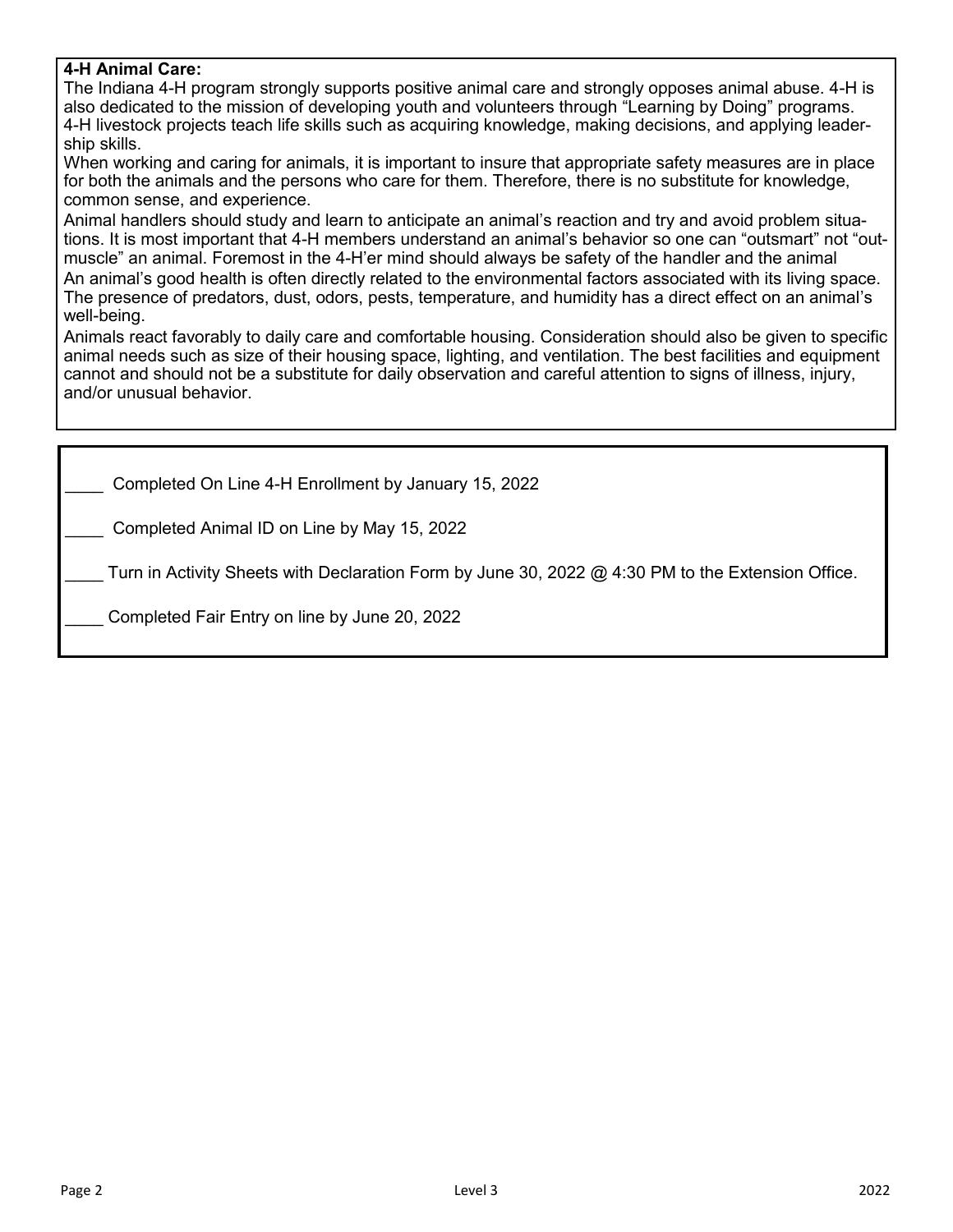**Name the parts of the horse**

# Parts of a Horse

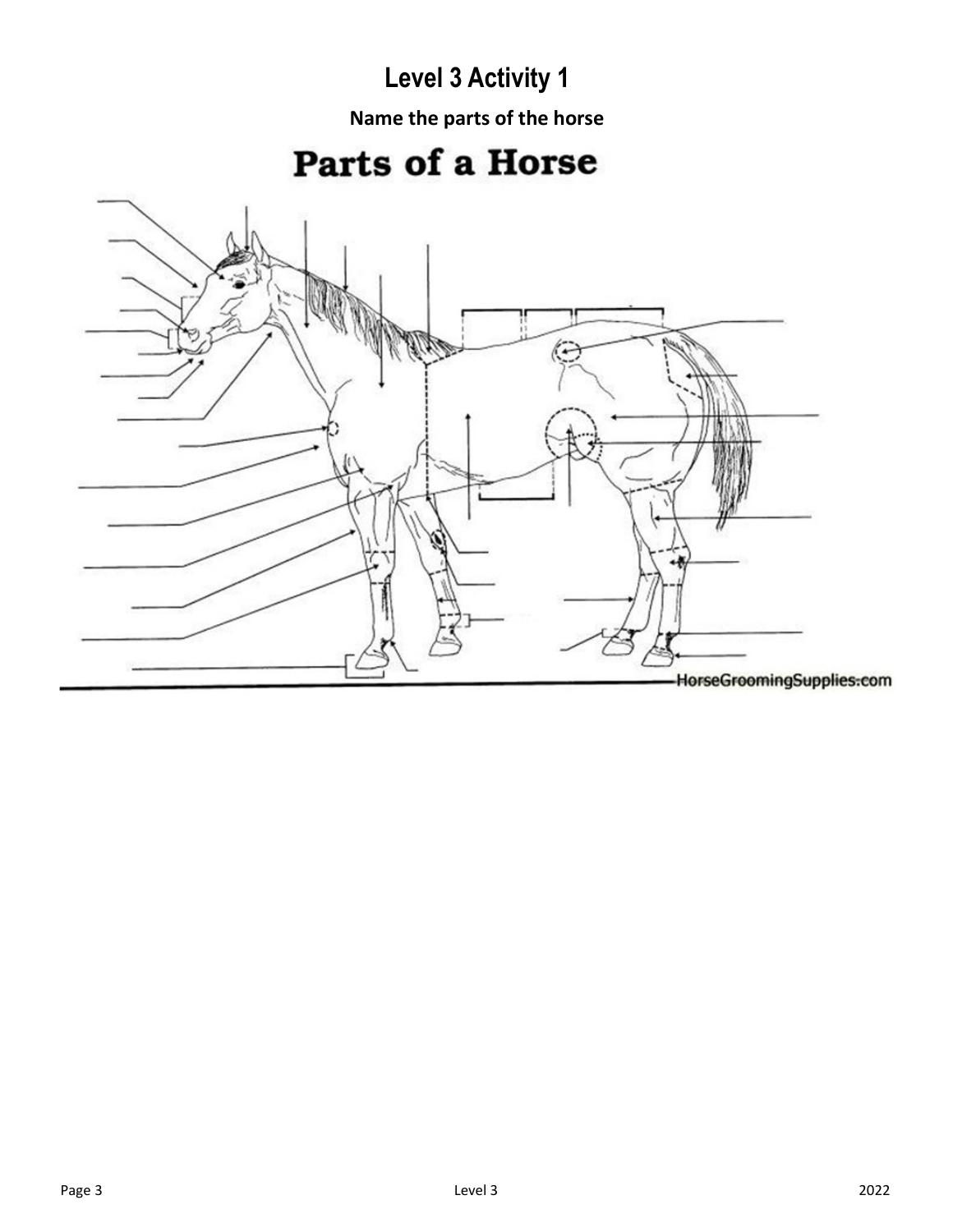### **Match the disease / infections with the symptom**

- Personality changes, though not necessarily aggressive.
- Head-tilt, muscle twitches on neck and body.
- Loss of appetite, dullness, depression, nasal discharge.
- Lymph nodes under jaws abscess and burst, loss of appetite, reluctant to swallow.
- Paralysis of muscles in face and head tilting, muscle atrophy.
- Originating in unclean wounds, pronounced swelling, high fever, depression, progressive swelling of the head or legs, difficulty breathing, death.
- Sudden pain in the abdomen, explosive and watery diarrhea, shock, collapse, and death in a matter of hours.
- High fever, colic, and swollen areas of the neck throat and belly. Can progress to rapid breathing, stupor, staggering gait, coma and death.
- Hyper-responsive to light, sound and touch. Prolapse of third eyelid.

| A. Malignant Edema | <b>B. West Nile Virus</b> | C. Colitis X |
|--------------------|---------------------------|--------------|
| D. Rabies          | E. Anthrax                | F. Influenza |
| G. EPM             | H. Tetanus                | I. Strangles |

How are contagious diseases spread?

\_\_\_\_\_\_\_\_

Name three ways you can help prevent the spread of disease.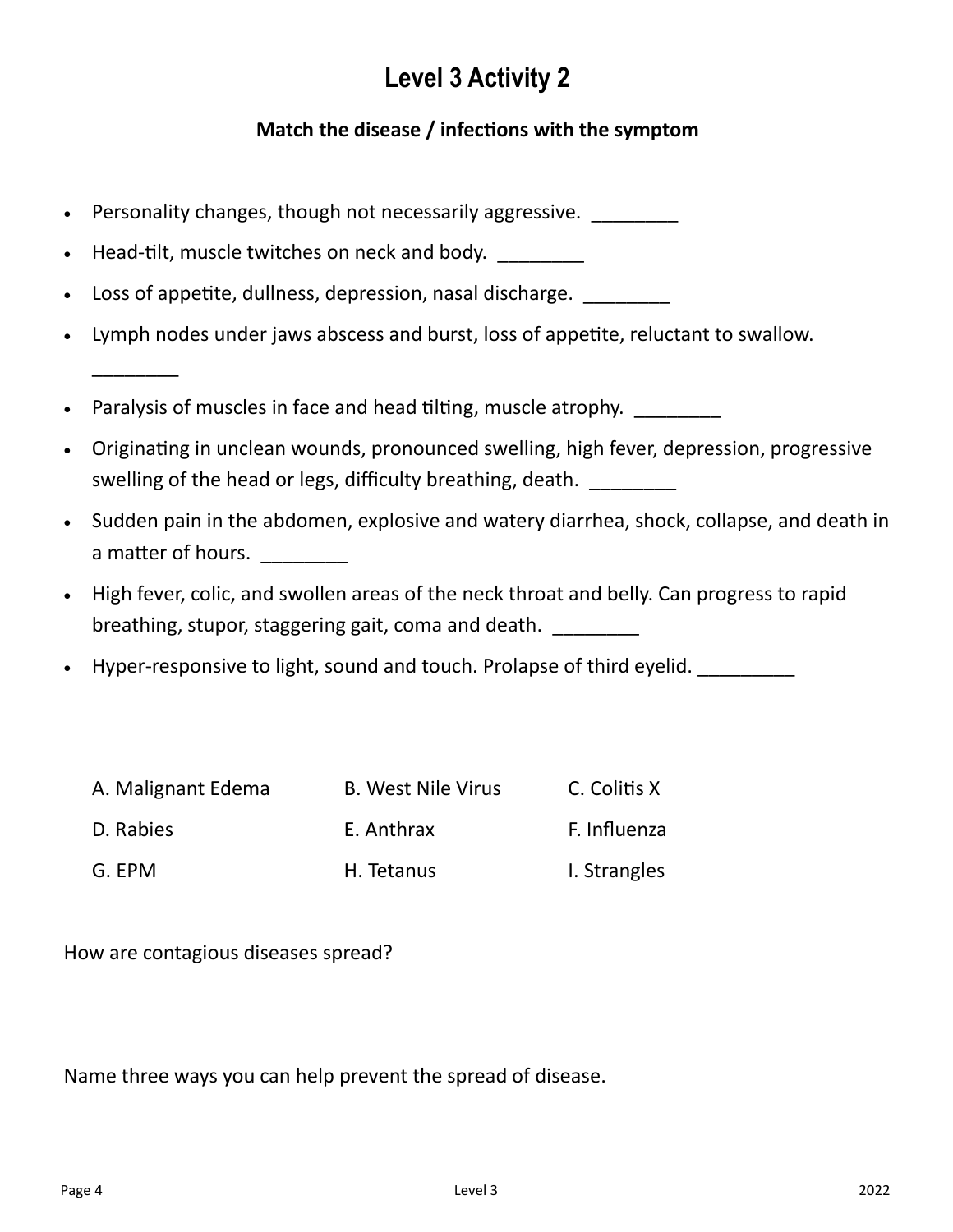### **True or False**

- **T or F** Do not leave a rope halter on your horse when you are not using it.
- **T or F** A double overhand knot is also called a blood knot.
- **T or F** Using a nail is the best way to hang your halters and bridles.
- **T or F** In the winter months mares usually do not cycle.
- **T or F** Normally fillies and colts both reach puberty between 18 and 24 months of age.
- **T or F** The average cycle of a mare is 21 days.

### **Define the following terms.**

**Anestrous:**

**Diestrus:**

**Estrus:**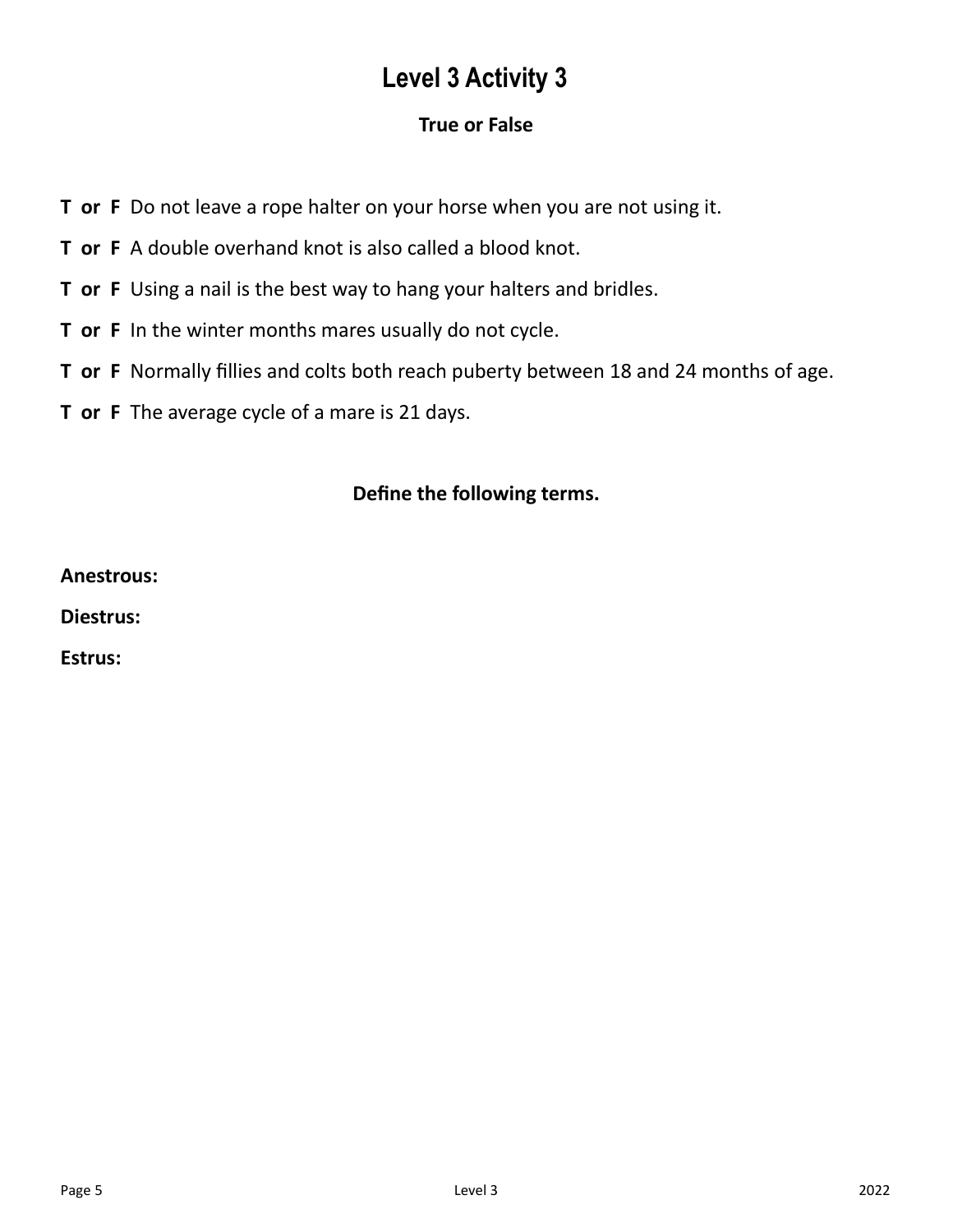**List and define the reproductive organs for a mare and stallion.**

**(***Hint: You should name at least 6 parts for each)*

**Stallion:**

**Mare:**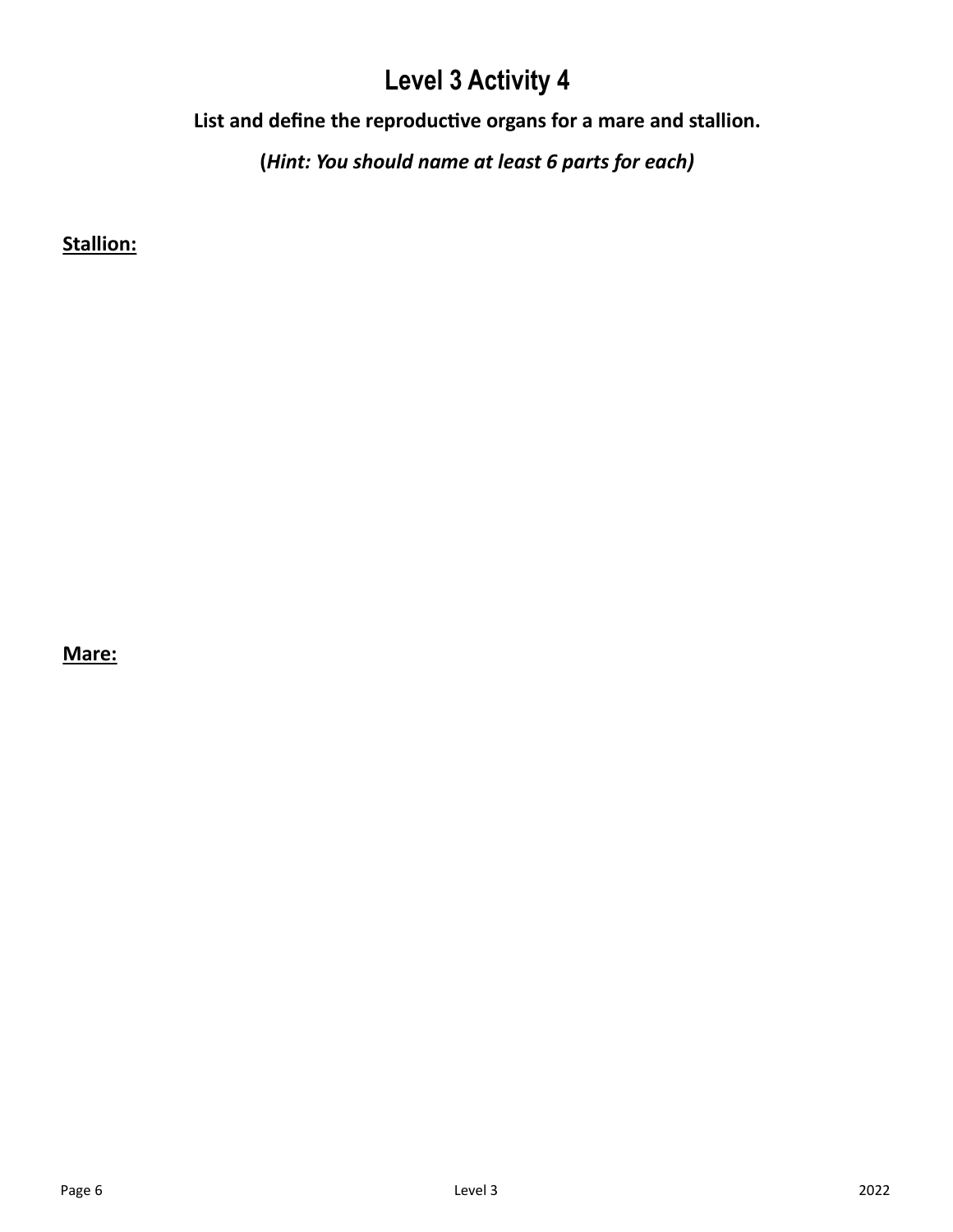### **Match the breed of horse to the country it originates from.**

## *(Hint: Some may be used more than once)*

| Friesian                  | Scotland              |
|---------------------------|-----------------------|
| Paso Fino                 | Iberian Peninsula     |
| Connemara                 | Germany               |
| Lipizzaner                | East Prussia          |
| Clydesdale                | <b>Shetland Isles</b> |
| <b>Trakehner</b>          | England               |
| <b>American Suffolk</b>   | Denmark               |
| <b>Pinto Horse</b>        | <b>Netherlands</b>    |
| <b>Shetland Pony</b>      | Spain                 |
| Peruvian Paso             | Norway                |
| Norwegian Fjord           | Peru                  |
| Percheron                 | Turkmenistan          |
| Knabstrubber              | Ireland               |
| <b>Black Forest Horse</b> | <b>United States</b>  |
| Akhal-Teke                | Spain                 |
| Abaco Barb                |                       |

Name Six other breeds that are not usually talked about, also give two interesting facts along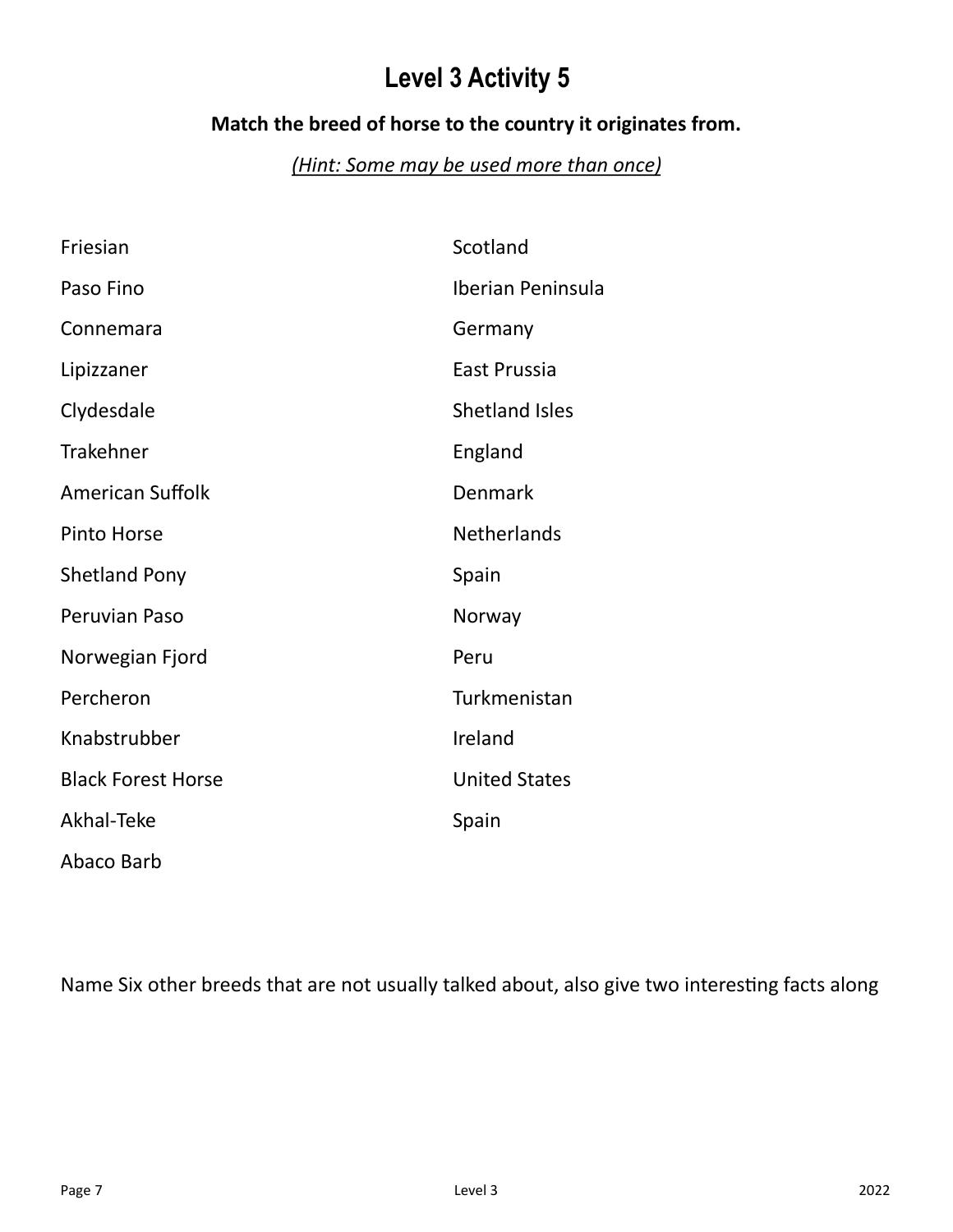### **Match the age with the description of the horse's teeth**

Cups worn from lower intermediate incisors. \_\_\_\_\_\_\_

Dental stars appear on all incisors.

Smooth mouth; no cups. \_\_\_\_\_\_

Cups worn from lower central incisors. \_\_\_\_\_\_

Cups worn from all incisors. \_\_\_\_\_\_\_

Cups worn from upper central incisors; dental star appears on lower centrals & intermediate incisors. \_\_\_\_\_\_\_

A. 6 Years B. 7 Years C. 8 Years D. 9 Years E. 10 Years F. 12 Years